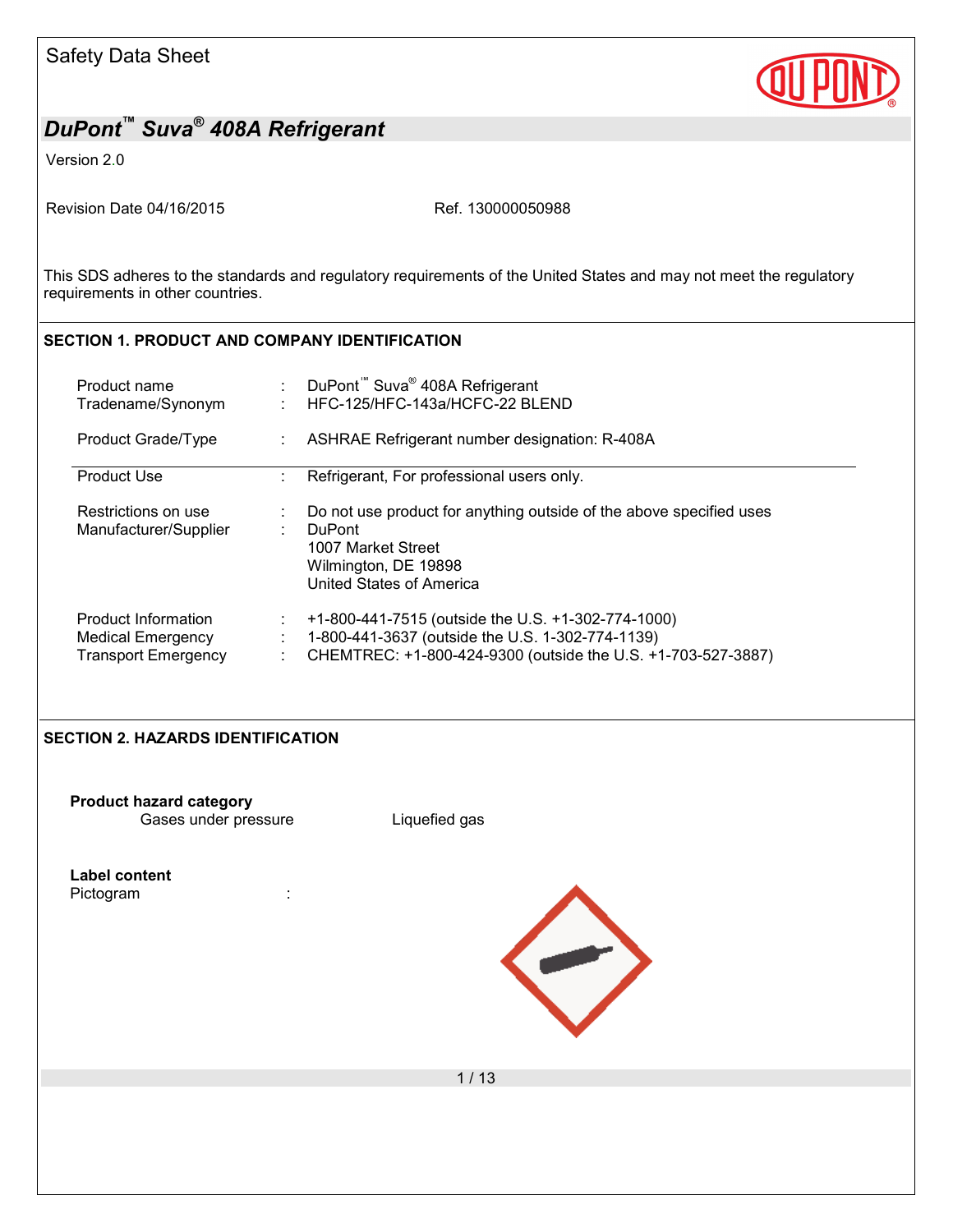

#### Version 2.0

| Revision Date 04/16/2015         | Ref. 130000050988                                          |
|----------------------------------|------------------------------------------------------------|
| Signal word                      | : Warning                                                  |
| Hazardous warnings               | : Contains gas under pressure; may explode if heated.      |
| Hazardous prevention<br>measures | : Protect from sunlight. Store in a well-ventilated place. |

### **Other hazards**

Misuse or intentional inhalation abuse may lead to death without warning. Vapours are heavier than air and can cause suffocation by reducing oxygen available for breathing. Rapid evaporation of the liquid may cause frostbite.

### **SECTION 3. COMPOSITION/INFORMATION ON INGREDIENTS**

| Component                        | CAS-No.  | Concentration |
|----------------------------------|----------|---------------|
| Chlorodifluoromethane (HCFC-22)  | 75-45-6  | 47 %          |
| 1,1,1-Trifluoroethane (HFC-143a) | 420-46-2 | 46 %          |
| Pentafluoroethane (HFC-125)      | 354-33-6 | 7%            |
|                                  |          |               |

### **SECTION 4. FIRST AID MEASURES**

General advice : Never give anything by mouth to an unconscious person. When symptoms persist or in all cases of doubt seek medical advice.

Inhalation : Remove from exposure, lie down. Move to fresh air. Keep patient warm and at rest. Artificial respiration and/or oxygen may be necessary. Consult a physician.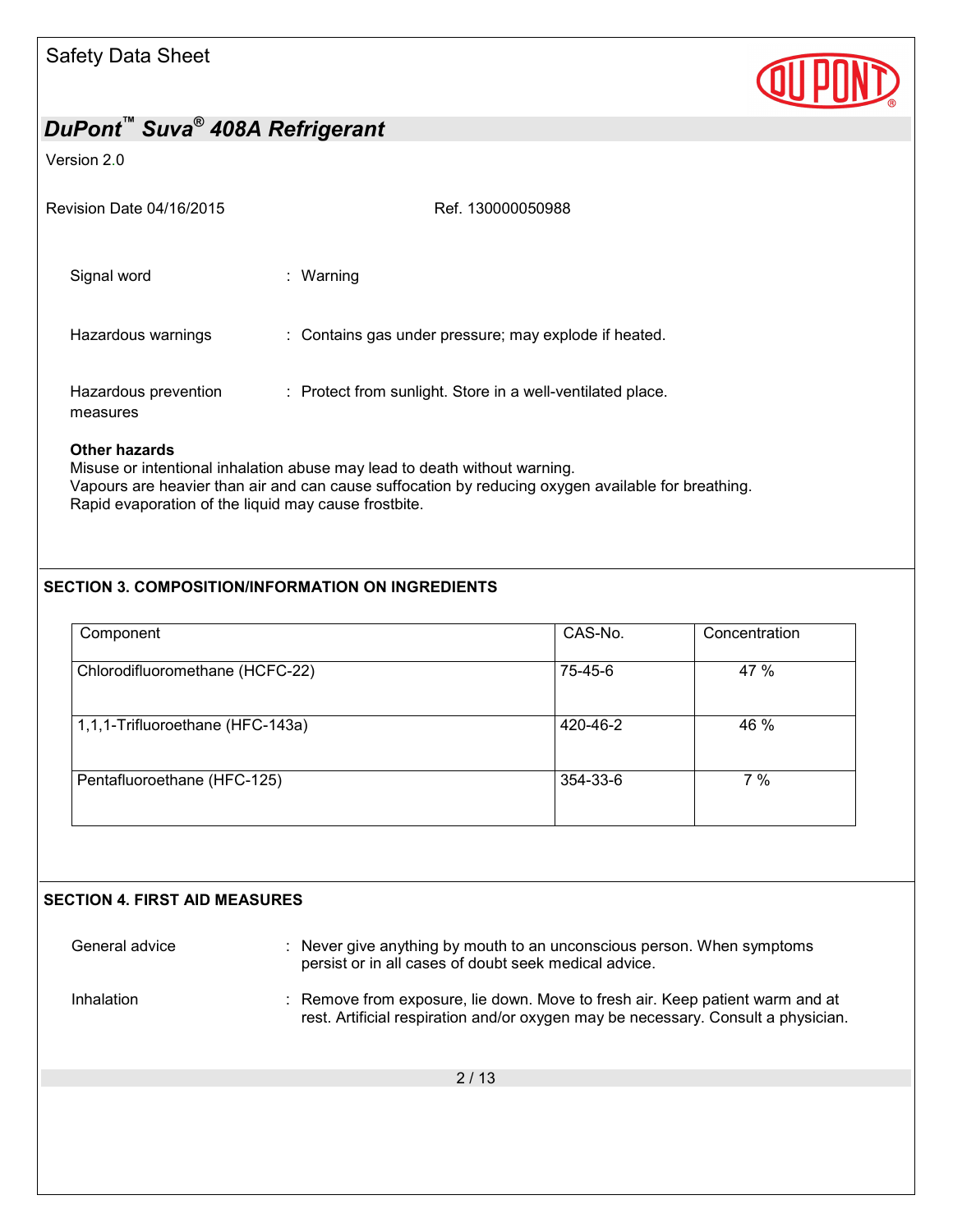

Version 2.0

| Revision Date 04/16/2015                                 | Ref. 130000050988                                                                                                                                                                                                                                                                                                                                                                                                                                                                                                                                         |
|----------------------------------------------------------|-----------------------------------------------------------------------------------------------------------------------------------------------------------------------------------------------------------------------------------------------------------------------------------------------------------------------------------------------------------------------------------------------------------------------------------------------------------------------------------------------------------------------------------------------------------|
| Skin contact                                             | : In case of contact, immediately flush skin with plenty of water for at least 15<br>minutes. Take off all contaminated clothing immediately. Consult a physician.<br>Wash contaminated clothing before re-use. Treat for frostbite if necessary by<br>gently warming affected area.                                                                                                                                                                                                                                                                      |
| Eye contact                                              | : In case of contact, immediately flush eyes with plenty of water for at least 15<br>minutes. Consult a physician if necessary.                                                                                                                                                                                                                                                                                                                                                                                                                           |
| Ingestion                                                | : Is not considered a potential route of exposure.                                                                                                                                                                                                                                                                                                                                                                                                                                                                                                        |
| Most important<br>symptoms/effects, acute<br>and delayed | : Anaesthetic effects Light-headedness irregular heartbeat with a strange<br>sensation in the chest, heart thumping, apprehension, feeling of fainting,<br>dizziness or weakness                                                                                                                                                                                                                                                                                                                                                                          |
| Protection of first-aiders                               | : If potential for exposure exists refer to Section 8 for specific personal protective<br>equipment.                                                                                                                                                                                                                                                                                                                                                                                                                                                      |
| Notes to physician                                       | : Because of possible disturbances of cardiac rhythm, catecholamine drugs,<br>such as epinephrine, that may be used in situations of emergency life support<br>should be used with special caution.                                                                                                                                                                                                                                                                                                                                                       |
| <b>SECTION 5. FIREFIGHTING MEASURES</b>                  |                                                                                                                                                                                                                                                                                                                                                                                                                                                                                                                                                           |
| Suitable extinguishing media                             | : Use extinguishing measures that are appropriate to local circumstances and<br>the surrounding environment.                                                                                                                                                                                                                                                                                                                                                                                                                                              |
| Unsuitable extinguishing<br>media                        | No applicable data available.                                                                                                                                                                                                                                                                                                                                                                                                                                                                                                                             |
| Specific hazards                                         | Cylinders are equipped with pressure and temperature relief devices, but may<br>still rupture under fire conditions. Decomposition may occur. Contact of<br>welding or soldering torch flame with high concentrations of refrigerant can<br>result in visible changes in the size and colour of the torch flame. This flame<br>effect will only occur in concentrations of product well above the<br>recommended exposure limit. Therefore stop all work and ventilate to<br>disperse refrigerant vapors from the work area before using any open flames. |
|                                                          | 3/13                                                                                                                                                                                                                                                                                                                                                                                                                                                                                                                                                      |
|                                                          |                                                                                                                                                                                                                                                                                                                                                                                                                                                                                                                                                           |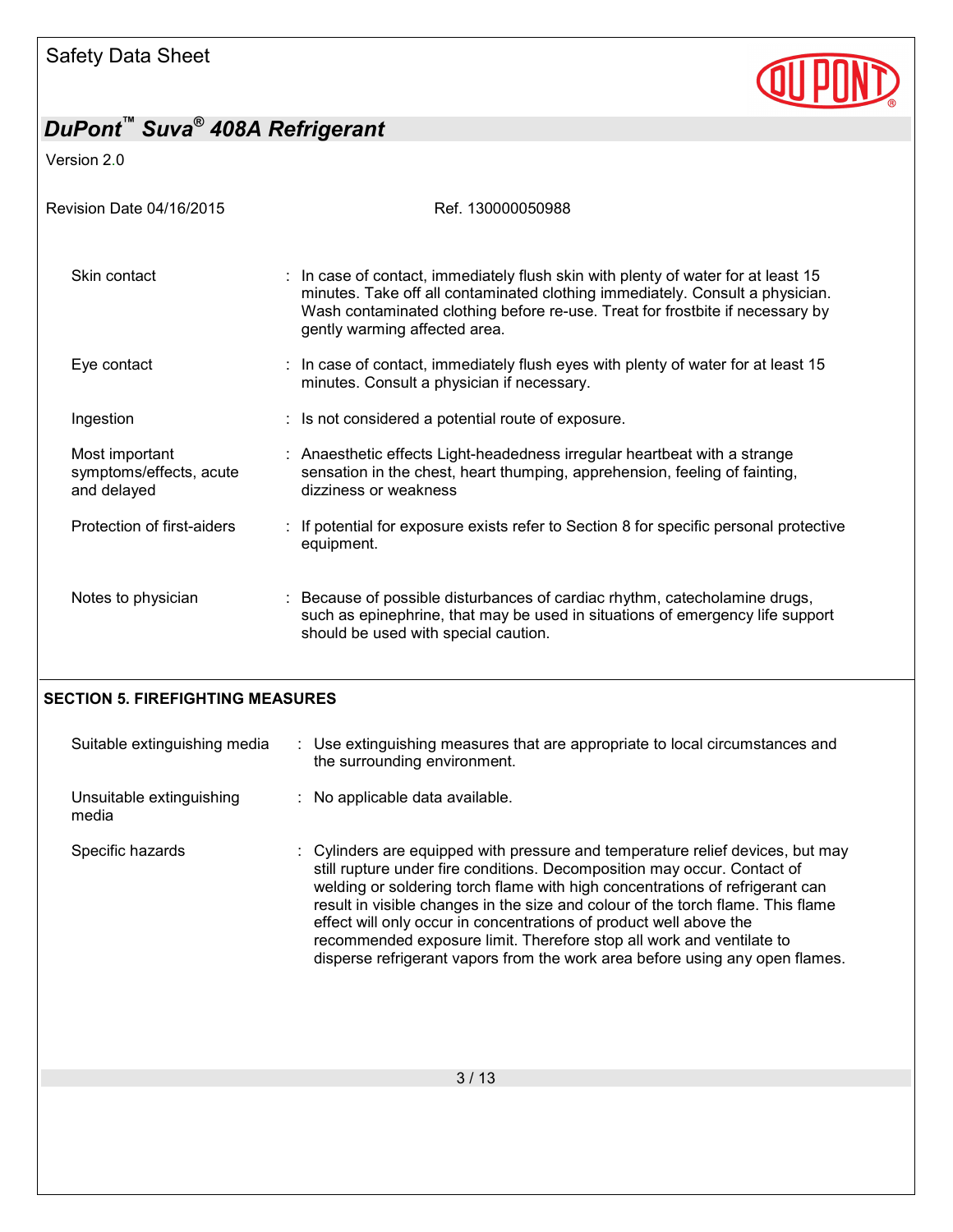Version 2.0

Revision Date 04/16/2015 Ref. 130000050988

| Special protective equipment<br>for firefighters | This substance is not flammable in air at temperatures up to 100 deg. C (212)<br>deg. F) at atmospheric pressure. However, mixtures of this substance with<br>high concentrations of air at elevated pressure and/or temperature can<br>become combustible in the presence of an ignition source. This substance<br>can also become combustible in an oxygen enriched environment (oxygen<br>concentrations greater than that in air). Whether a mixture containing this<br>substance and air, or this substance in an oxygen enriched atmosphere<br>become combustible depends on the inter-relationship of 1) the temperature<br>2) the pressure, and 3) the proportion of oxygen in the mixture. In general,<br>this substance should not be allowed to exist with air above atmospheric<br>pressure or at high temperatures; or in an oxygen enriched environment. For<br>example this substance should NOT be mixed with air under pressure for leak<br>testing or other purposes. Experimental data have also been reported which<br>indicate combustibility of this substance in the presence of certain<br>concentrations of chlorine.<br>: No applicable data available. |
|--------------------------------------------------|-----------------------------------------------------------------------------------------------------------------------------------------------------------------------------------------------------------------------------------------------------------------------------------------------------------------------------------------------------------------------------------------------------------------------------------------------------------------------------------------------------------------------------------------------------------------------------------------------------------------------------------------------------------------------------------------------------------------------------------------------------------------------------------------------------------------------------------------------------------------------------------------------------------------------------------------------------------------------------------------------------------------------------------------------------------------------------------------------------------------------------------------------------------------------------------|
| Further information                              | : Cool containers/tanks with water spray. Self-contained breathing apparatus                                                                                                                                                                                                                                                                                                                                                                                                                                                                                                                                                                                                                                                                                                                                                                                                                                                                                                                                                                                                                                                                                                      |
|                                                  | (SCBA) is required if containers rupture and contents are released under fire<br>conditions.<br>Water runoff should be contained and neutralized prior to release.                                                                                                                                                                                                                                                                                                                                                                                                                                                                                                                                                                                                                                                                                                                                                                                                                                                                                                                                                                                                                |

### **SECTION 6. ACCIDENTAL RELEASE MEASURES**

NOTE: Review FIRE FIGHTING MEASURES and HANDLING (PERSONNEL) sections before proceeding with clean-up. Use appropriate PERSONAL PROTECTIVE EQUIPMENT during clean-up.

| Safeguards (Personnel)      | : Evacuate personnel to safe areas. Ventilate area, especially low or enclosed<br>places where heavy vapours might collect. Refer to protective measures<br>listed in sections 7 and 8. |
|-----------------------------|-----------------------------------------------------------------------------------------------------------------------------------------------------------------------------------------|
| Environmental precautions   | $\therefore$ Should not be released into the environment. In accordance with local and<br>national regulations.                                                                         |
| Spill Cleanup               | : Evaporates.<br>Ventilate area using forced ventilation, especially low or enclosed places<br>where heavy vapors might collect.                                                        |
| Accidental Release Measures | : Ventilate area, especially low or enclosed places where heavy vapours might                                                                                                           |
|                             | 4/13                                                                                                                                                                                    |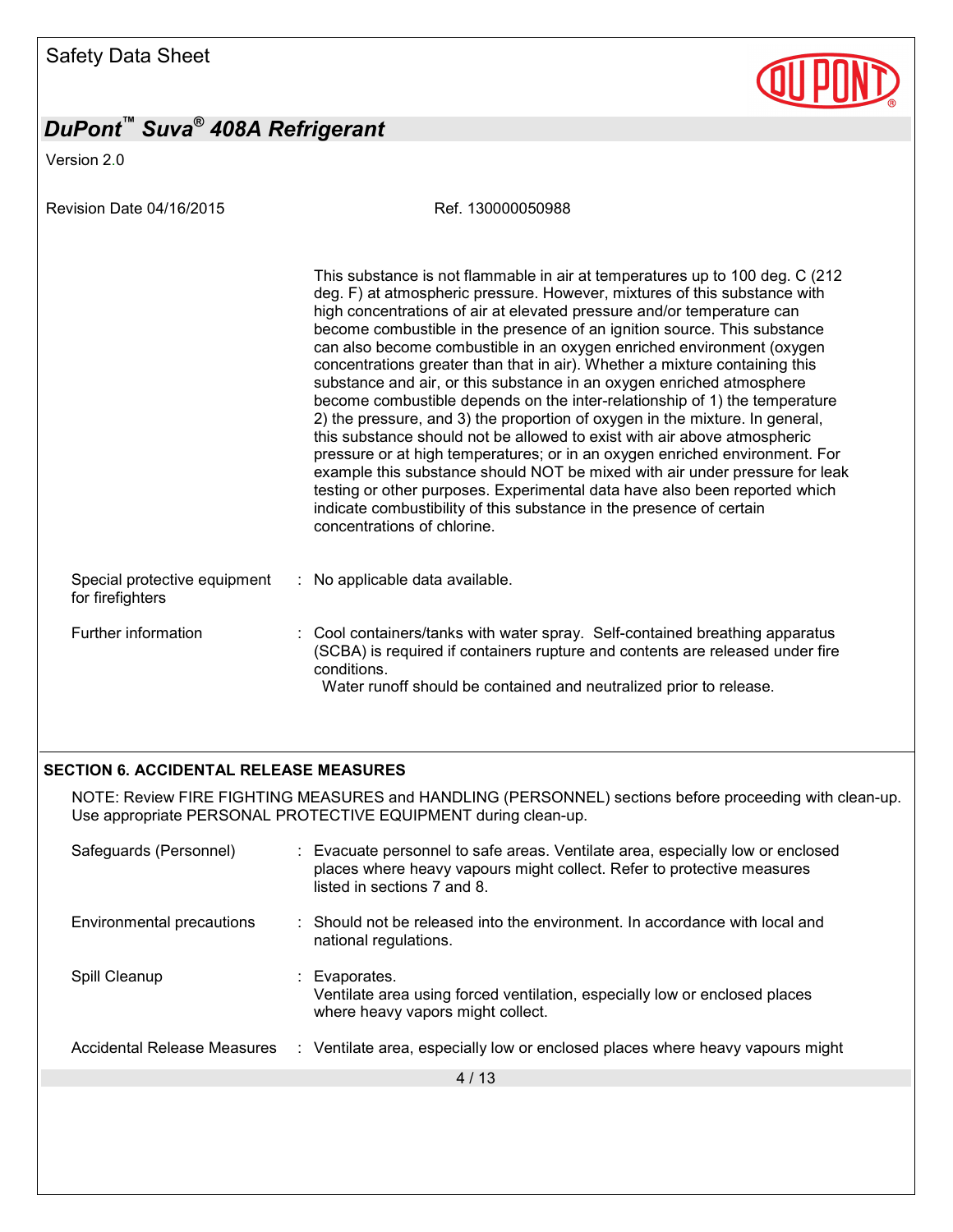

| DuPont™ Suva <sup>®</sup> 408A Refrigerant       |                                                                                                                                                                                                                                                                                                                                                                                                                                                                                                                                                                                                                                                                                                                                                                                                                                                                                                                          |  |
|--------------------------------------------------|--------------------------------------------------------------------------------------------------------------------------------------------------------------------------------------------------------------------------------------------------------------------------------------------------------------------------------------------------------------------------------------------------------------------------------------------------------------------------------------------------------------------------------------------------------------------------------------------------------------------------------------------------------------------------------------------------------------------------------------------------------------------------------------------------------------------------------------------------------------------------------------------------------------------------|--|
| Version 2.0                                      |                                                                                                                                                                                                                                                                                                                                                                                                                                                                                                                                                                                                                                                                                                                                                                                                                                                                                                                          |  |
| Revision Date 04/16/2015                         | Ref. 130000050988                                                                                                                                                                                                                                                                                                                                                                                                                                                                                                                                                                                                                                                                                                                                                                                                                                                                                                        |  |
|                                                  | collect. Avoid open flames and high temperatures. Self-contained breathing<br>apparatus (SCBA) is required if a large release occurs.                                                                                                                                                                                                                                                                                                                                                                                                                                                                                                                                                                                                                                                                                                                                                                                    |  |
| <b>SECTION 7. HANDLING AND STORAGE</b>           |                                                                                                                                                                                                                                                                                                                                                                                                                                                                                                                                                                                                                                                                                                                                                                                                                                                                                                                          |  |
| Handling (Personnel)                             | : Avoid breathing vapours or mist. Avoid contact with skin and eyes. Use<br>sufficient ventilation to keep employee exposure below recommended limits.                                                                                                                                                                                                                                                                                                                                                                                                                                                                                                                                                                                                                                                                                                                                                                   |  |
| Handling (Physical Aspects)                      | The product should not be mixed with air for leak testing or used with air for<br>any other purpose above atmospheric pressure. Contact with chlorine or<br>other strong oxidizing agents should also be avoided.                                                                                                                                                                                                                                                                                                                                                                                                                                                                                                                                                                                                                                                                                                        |  |
| Dust explosion class                             | : Not applicable                                                                                                                                                                                                                                                                                                                                                                                                                                                                                                                                                                                                                                                                                                                                                                                                                                                                                                         |  |
| Storage                                          | : Valve protection caps and valve outlet threaded plugs must remain in place<br>unless container is secured with valve outlet piped to use point. Do not drag,<br>slide or roll cylinders. Use a suitable hand truck for cylinder movement. Use a<br>pressure reducing regulator when connecting cylinder to lower pressure<br>(<3000 psig) piping or systems. Never attempt to lift cylinder by its cap. Keep<br>away from heat. Use a check valve or trap in the discharge line to prevent<br>hazardous back flow into the cylinder. Cylinders should be stored upright and<br>firmly secured to<br>prevent falling or being knocked over.<br>Separate full containers from empty containers. Keep at temperature not<br>exceeding 52°C. Do not store near combustible materials. Avoid area where<br>salt or other corrosive materials are present.<br>The product has an indefinite shelf life when stored properly. |  |
| Storage period                                   | $:$ > 10 yr                                                                                                                                                                                                                                                                                                                                                                                                                                                                                                                                                                                                                                                                                                                                                                                                                                                                                                              |  |
| Storage temperature                              | : < 52 °C (< 126 °F)                                                                                                                                                                                                                                                                                                                                                                                                                                                                                                                                                                                                                                                                                                                                                                                                                                                                                                     |  |
| SECTION 8. EXPOSURE CONTROLS/PERSONAL PROTECTION |                                                                                                                                                                                                                                                                                                                                                                                                                                                                                                                                                                                                                                                                                                                                                                                                                                                                                                                          |  |
| <b>Engineering controls</b>                      | : Refrigerant Concentration monitors may be necessary to determine vapor<br>concentrations in work areas prior to use of torches or other open flames, or if<br>employees are entering enclosed areas. Use sufficient ventilation to keep<br>employee exposure below recommended limits. Local exhaust should be<br>used when large amounts are released. Mechanical ventilation should be<br>used in low or enclosed places.                                                                                                                                                                                                                                                                                                                                                                                                                                                                                            |  |
|                                                  | 5/13                                                                                                                                                                                                                                                                                                                                                                                                                                                                                                                                                                                                                                                                                                                                                                                                                                                                                                                     |  |
|                                                  |                                                                                                                                                                                                                                                                                                                                                                                                                                                                                                                                                                                                                                                                                                                                                                                                                                                                                                                          |  |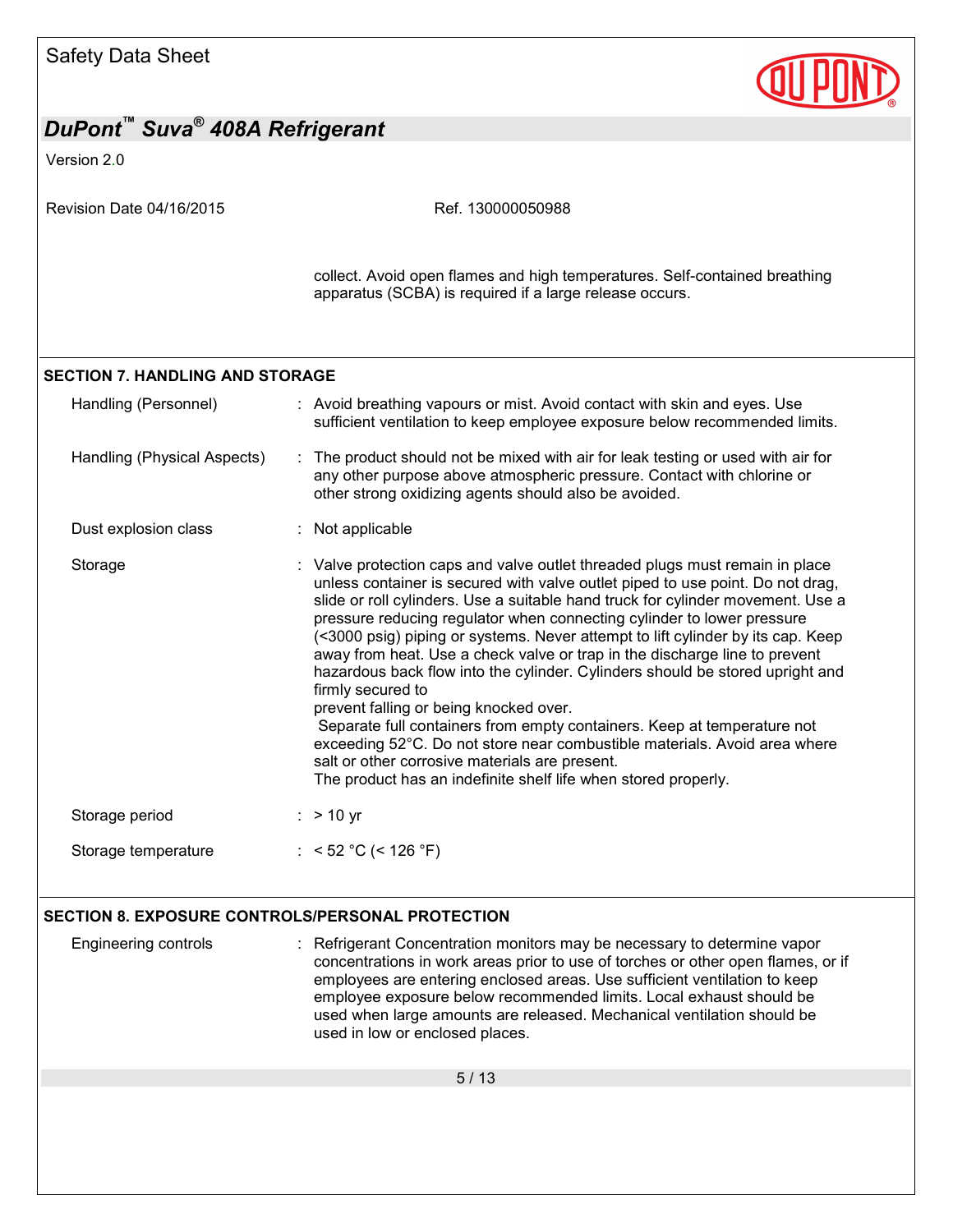

| DuPont <sup>™</sup> Suva <sup>®</sup> 408A Refrigerant     |                                                                                     |                                            |                                                                                                                                                                  |  |
|------------------------------------------------------------|-------------------------------------------------------------------------------------|--------------------------------------------|------------------------------------------------------------------------------------------------------------------------------------------------------------------|--|
| Version 2.0                                                |                                                                                     |                                            |                                                                                                                                                                  |  |
| Revision Date 04/16/2015                                   |                                                                                     |                                            | Ref. 130000050988                                                                                                                                                |  |
| Personal protective equipment<br>Respiratory protection    |                                                                                     | when using this product.                   | : Under normal manufacturing conditions, no respiratory protection is required                                                                                   |  |
| Hand protection                                            |                                                                                     | : Additional protection: Impervious gloves |                                                                                                                                                                  |  |
| Eye protection                                             |                                                                                     | contact with this material.                | : Wear safety glasses with side shields. Additionally wear a face shield where<br>the possibility exists for face contact due to splashing, spraying or airborne |  |
| Protective measures                                        | Self-contained breathing apparatus (SCBA) is required if a large release<br>occurs. |                                            |                                                                                                                                                                  |  |
| <b>Exposure Guidelines</b><br><b>Exposure Limit Values</b> |                                                                                     |                                            |                                                                                                                                                                  |  |
| Chlorodifluoromethane<br><b>TLV</b>                        | (ACGIH)                                                                             | 1,000 ppm                                  | <b>TWA</b>                                                                                                                                                       |  |
| 1,1,1-Trifluoroethane<br>AEL *                             | (DUPONT)                                                                            | 1,000 ppm                                  | 8 & 12 hr. TWA                                                                                                                                                   |  |
| Pentafluoroethane<br>AEL*                                  | (DUPONT)                                                                            | 1,000 ppm                                  | 8 & 12 hr. TWA                                                                                                                                                   |  |

\* AEL is DuPont's Acceptable Exposure Limit. Where governmentally imposed occupational exposure limits which are lower than the AEL are in effect, such limits shall take precedence.

### **SECTION 9. PHYSICAL AND CHEMICAL PROPERTIES**

| Appearance<br>Physical state<br>Form<br>Color | gaseous<br>: Liquefied gas<br>: clear, colourless |
|-----------------------------------------------|---------------------------------------------------|
| Odor                                          | $:$ slight, ether-like                            |
| Odor threshold                                | : No applicable data available.                   |
|                                               | 6 / 13                                            |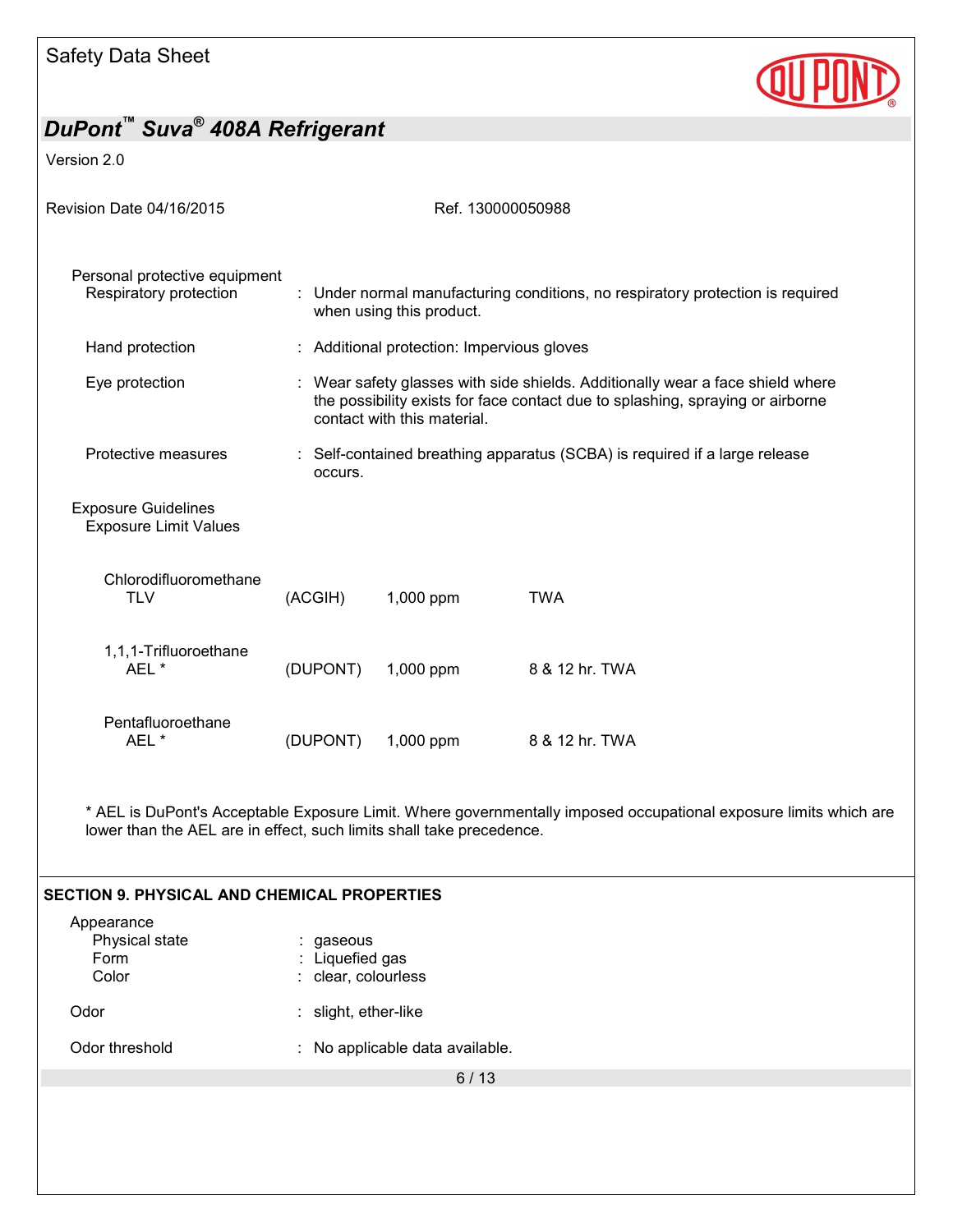

### Version 2.0

Ref. 130000050988

| pH                                         |                | No applicable data available.                      |
|--------------------------------------------|----------------|----------------------------------------------------|
| Melting point/range                        |                | No applicable data available.                      |
| Boiling point/boiling range                | t,             | Boiling point/boiling range<br>-44.6 °C (-48.3 °F) |
| Flash point                                | ÷              | does not flash                                     |
| Evaporation rate                           | t              | No applicable data available.                      |
| Flammability (solid, gas)                  | ÷              | Not applicable                                     |
| Upper explosion limit                      | t.             | Method: None per ASTM E681                         |
| Lower explosion limit                      | İ.             | Method: None per ASTM E681                         |
| Vapor pressure                             | ÷              | 11,669 hPa at 25 °C (77 °F)                        |
| Vapor density                              | ÷              | 3.1 at 25°C (77°F) and 1013 hPa (Air=1.0)          |
| Specific gravity (Relative<br>density)     |                | 1.06 at 25 °C (77 °F)                              |
| Water solubility                           |                | not determined                                     |
| Solubility(ies)                            | t              | No applicable data available.                      |
| Partition coefficient: n-<br>octanol/water |                | No applicable data available.                      |
| Auto-ignition temperature                  | İ.             | No applicable data available.                      |
| Decomposition temperature                  | t,             | No applicable data available.                      |
| Viscosity, kinematic                       | ÷              | No applicable data available.                      |
| Viscosity                                  | $\ddot{\cdot}$ | No applicable data available.                      |
| % Volatile                                 |                | 100 %                                              |

#### **SECTION 10. STABILITY AND REACTIVITY**

7 / 13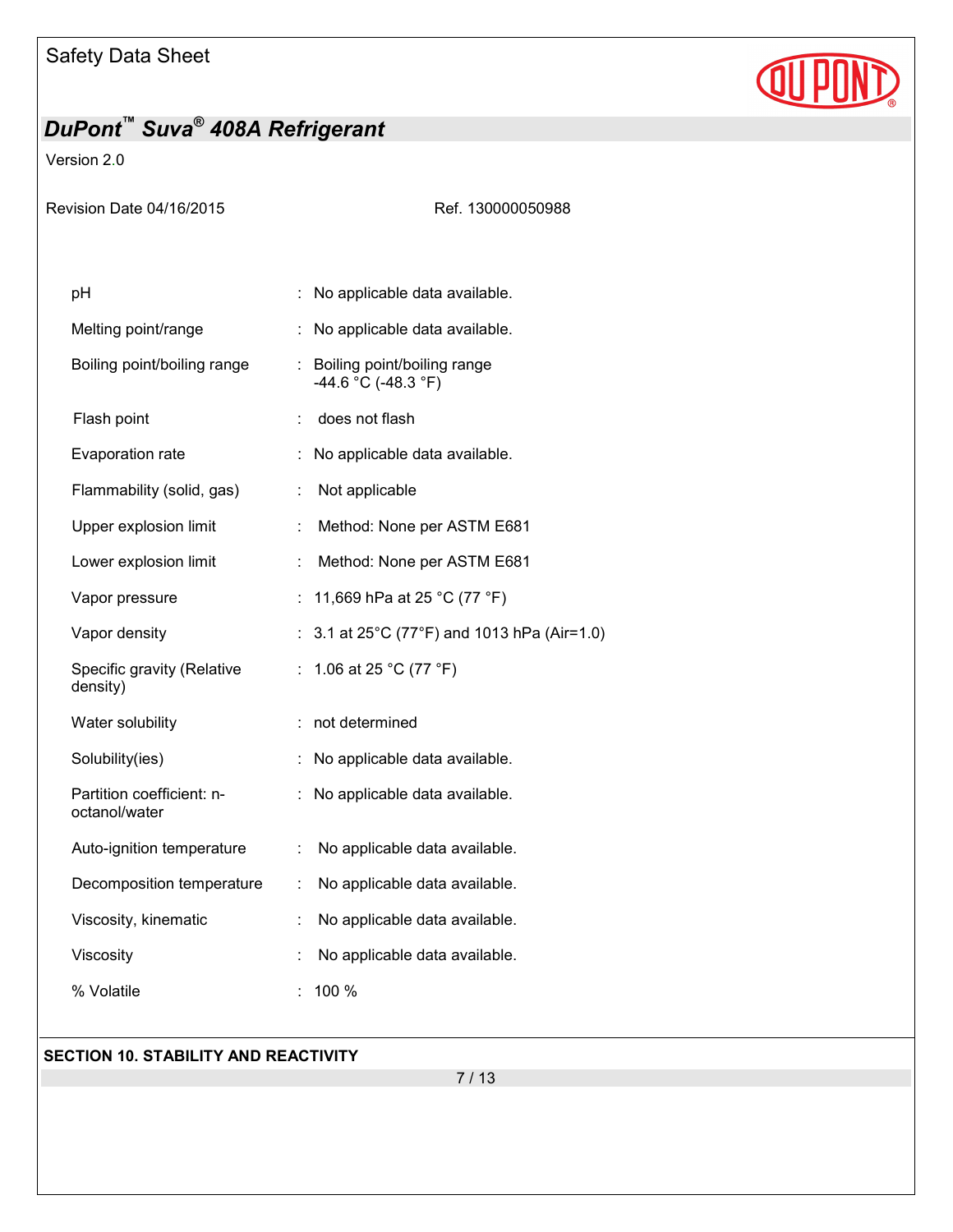

Version 2.0

| Revision Date 04/16/2015            |   | Ref. 130000050988                                                                                                                                                                                                                                                                                                  |  |
|-------------------------------------|---|--------------------------------------------------------------------------------------------------------------------------------------------------------------------------------------------------------------------------------------------------------------------------------------------------------------------|--|
| Reactivity                          |   | Stable at normal ambient temperature and pressure.                                                                                                                                                                                                                                                                 |  |
| Chemical stability                  |   | Stable at normal temperatures and storage conditions.                                                                                                                                                                                                                                                              |  |
| Possibility of hazardous            |   | Polymerization will not occur.                                                                                                                                                                                                                                                                                     |  |
| reactions<br>Conditions to avoid    |   | Avoid open flames and high temperatures.                                                                                                                                                                                                                                                                           |  |
| Incompatible materials              |   | Alkali metals Alkaline earth metals, Powdered metals, strong oxidizers                                                                                                                                                                                                                                             |  |
| Hazardous decomposition<br>products | ÷ | Decomposition products are hazardous., This material can be decomposed<br>by high temperatures (open flames, glowing metal surfaces, etc.) forming<br>hydrochloric and hydrofluoric acids, and possibly carbonyl halides., These<br>materials are toxic and irritating., Avoid contact with decomposition products |  |

### **SECTION 11. TOXICOLOGICAL INFORMATION**

| Chlorodifluoromethane (HCFC-22)<br>Inhalation 4 h LC50                    | > 150000 ppm, Mouse                                                                                                         |
|---------------------------------------------------------------------------|-----------------------------------------------------------------------------------------------------------------------------|
| Inhalation Low Observed<br><b>Adverse Effect</b><br>Concentration (LOAEC) | $: 50000$ ppm, Dog<br>Cardiac sensitization                                                                                 |
| Inhalation No Observed<br><b>Adverse Effect</b><br>Concentration          | $\therefore$ 25000 ppm, Dog<br>Cardiac sensitization                                                                        |
| Skin irritation                                                           | Not expected to cause skin irritation based on expert review of the<br>properties of the substance.                         |
| Eye irritation                                                            | Not expected to cause eye irritation based on expert review of the<br>properties of the substance.                          |
| Skin sensitization                                                        | Not expected to cause sensitization based on expert review of the<br>properties of the substance.                           |
| Repeated dose toxicity                                                    | Inhalation<br>Mouse                                                                                                         |
|                                                                           | gas<br>No toxicologically significant effects were found.                                                                   |
| Carcinogenicity                                                           | Not classifiable as a human carcinogen.<br>$\mathbb{R}^n$<br>Overall weight of evidence indicates that the substance is not |
|                                                                           | 8/13                                                                                                                        |
|                                                                           |                                                                                                                             |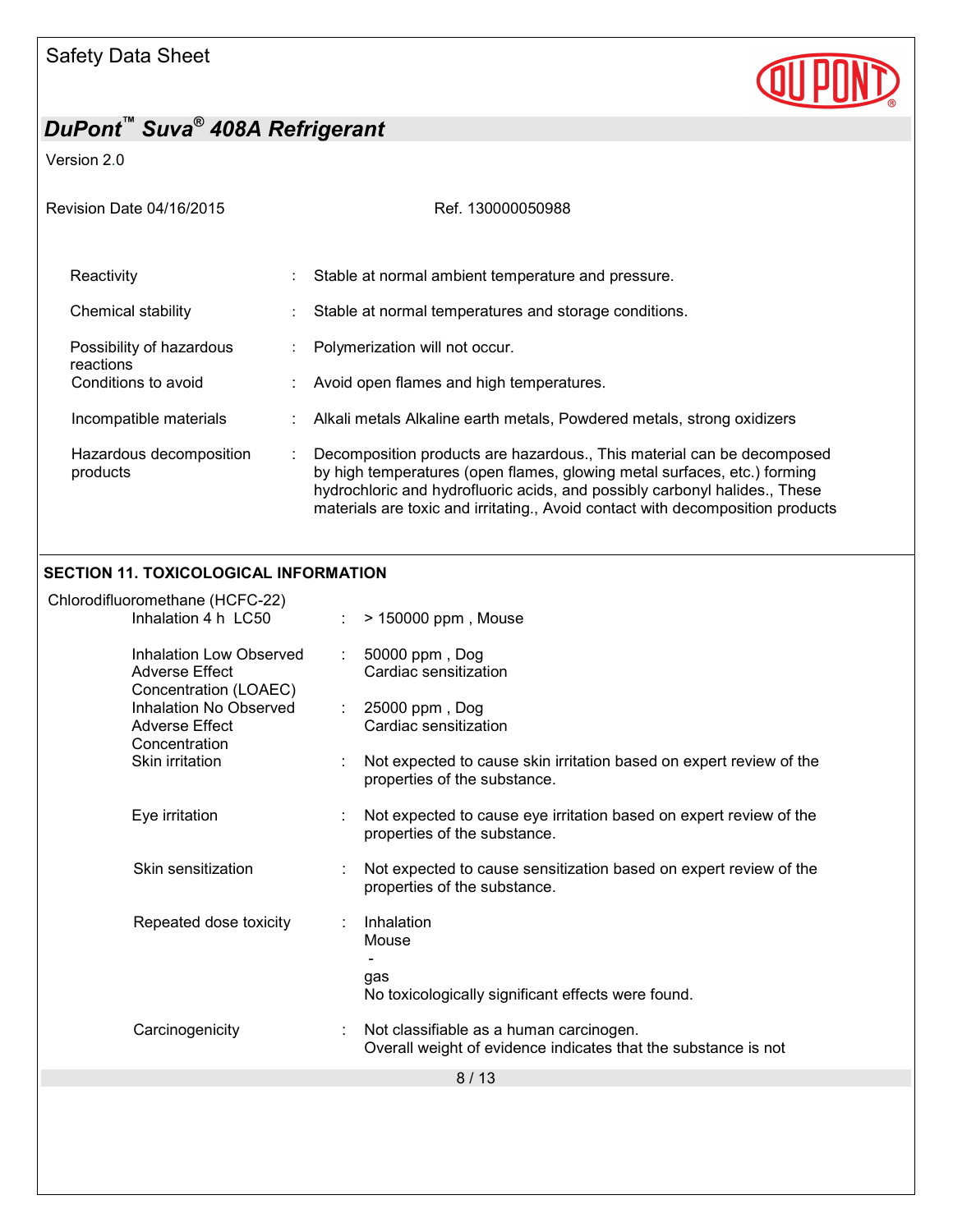

Version 2.0

| Revision Date 04/16/2015                                                                                 | Ref. 130000050988                                                                                                                      |
|----------------------------------------------------------------------------------------------------------|----------------------------------------------------------------------------------------------------------------------------------------|
|                                                                                                          |                                                                                                                                        |
|                                                                                                          | carcinogenic.                                                                                                                          |
| Mutagenicity                                                                                             | Animal testing did not show any mutagenic effects.<br>Experiments showed mutagenic effects in cultured bacterial cells.                |
| Reproductive toxicity                                                                                    | No toxicity to reproduction                                                                                                            |
| Teratogenicity                                                                                           | Animal testing showed effects on embryo-fetal development at levels<br>equal to or above those causing maternal toxicity.              |
| Further information                                                                                      | Cardiac sensitisation threshold limit: 175000 mg/m3                                                                                    |
| 1,1,1-Trifluoroethane (HFC-143a)<br>Inhalation 4 h LC50                                                  | > 591000 ppm, Rat                                                                                                                      |
| Inhalation No Observed<br><b>Adverse Effect</b><br>Concentration                                         | 250000 ppm, Dog<br>Cardiac sensitization                                                                                               |
| Inhalation Low Observed<br>$\mathcal{L}^{\mathcal{L}}$<br><b>Adverse Effect</b><br>Concentration (LOAEC) | 300000 ppm, Dog<br>Cardiac sensitization                                                                                               |
| Skin sensitization                                                                                       | Does not cause respiratory sensitisation., human                                                                                       |
| Repeated dose toxicity                                                                                   | Inhalation<br>Rat                                                                                                                      |
|                                                                                                          | gas<br>NOAEL: > 40000, Method: OECD Test Guideline 413<br>No toxicologically significant effects were found.                           |
| Carcinogenicity                                                                                          | Not classifiable as a human carcinogen.<br>Animal testing did not show any carcinogenic effects.                                       |
| Mutagenicity                                                                                             | Animal testing did not show any mutagenic effects.<br>Tests on bacterial or mammalian cell cultures did not show mutagenic<br>effects. |
| Reproductive toxicity                                                                                    | No toxicity to reproduction<br>No effects on or via lactation<br>Animal testing showed no reproductive toxicity.                       |
| Teratogenicity                                                                                           | Animal testing showed no developmental toxicity.                                                                                       |
| Further information                                                                                      | Cardiac sensitisation threshold limit: 862068.97 mg/m3                                                                                 |
|                                                                                                          | 9/13                                                                                                                                   |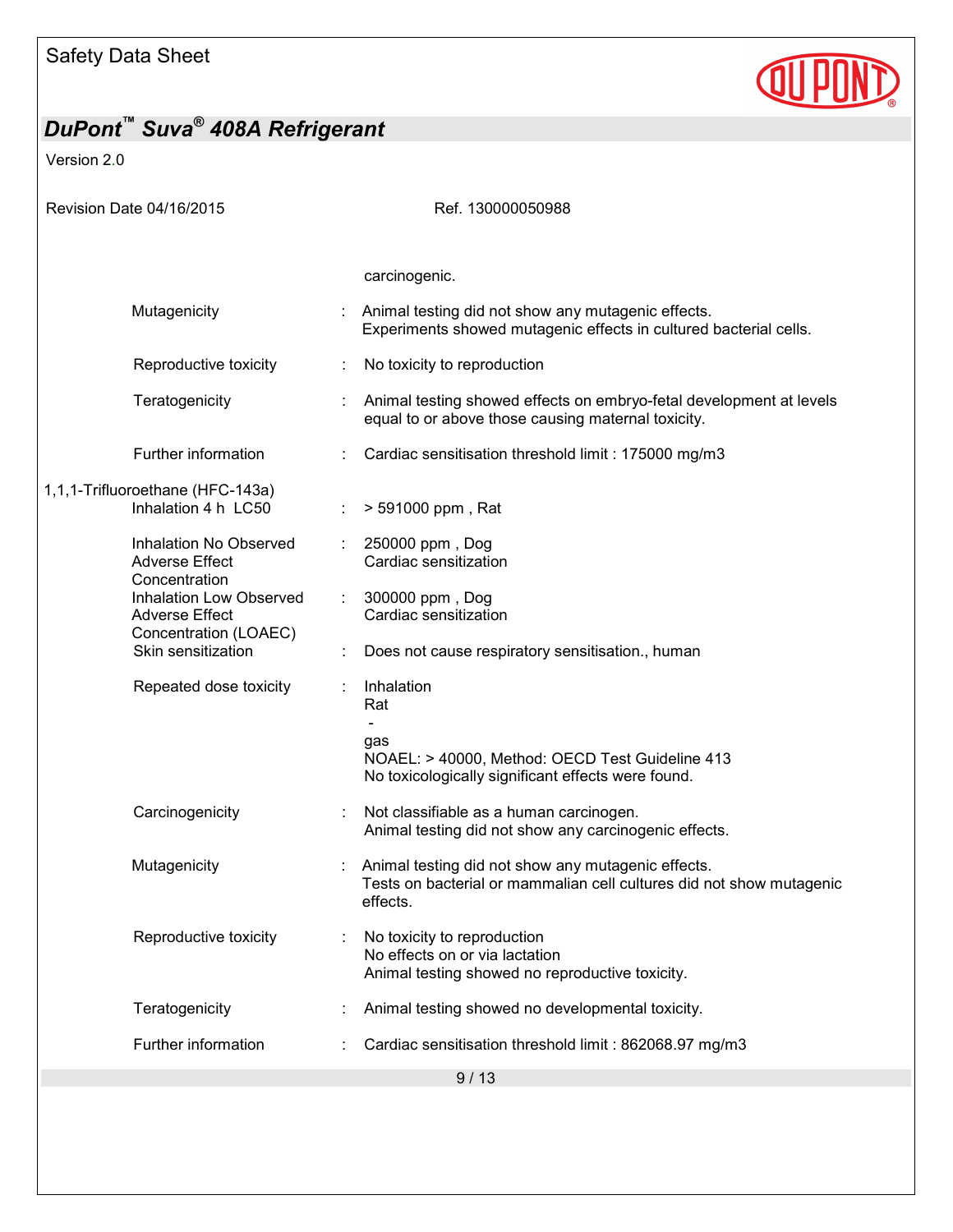

#### Version 2.0

| Revision Date 04/16/2015                                                                                                                                            | Ref. 130000050988                                                                                                                                                                                                 |
|---------------------------------------------------------------------------------------------------------------------------------------------------------------------|-------------------------------------------------------------------------------------------------------------------------------------------------------------------------------------------------------------------|
| Pentafluoroethane (HFC-125)<br>Inhalation 4 h LC50                                                                                                                  | > 800000 ppm, Rat<br>÷                                                                                                                                                                                            |
| Inhalation No Observed<br><b>Adverse Effect</b><br>Concentration<br>Inhalation Low Observed<br><b>Adverse Effect</b><br>Concentration (LOAEC)<br>Skin sensitization | 100000 ppm, Dog<br>Cardiac sensitization<br>75000 ppm, Dog                                                                                                                                                        |
|                                                                                                                                                                     | Cardiac sensitization<br>Does not cause respiratory sensitisation., human                                                                                                                                         |
| Repeated dose toxicity                                                                                                                                              | Inhalation<br>Rat<br>gas<br>$NOAEL:$ > 50000.<br>No toxicologically significant effects were found.                                                                                                               |
| Carcinogenicity                                                                                                                                                     | Not classifiable as a human carcinogen.<br>Overall weight of evidence indicates that the substance is not<br>carcinogenic.                                                                                        |
| Mutagenicity                                                                                                                                                        | Animal testing did not show any mutagenic effects.<br>Evidence suggests this substance does not cause genetic damage in<br>cultured mammalian cells.<br>Did not cause genetic damage in cultured bacterial cells. |
| Reproductive toxicity                                                                                                                                               | No toxicity to reproduction<br>Animal testing showed no reproductive toxicity.                                                                                                                                    |
| Teratogenicity                                                                                                                                                      | Animal testing showed no developmental toxicity.                                                                                                                                                                  |
| Further information                                                                                                                                                 | Cardiac sensitisation threshold limit: 490000 mg/m3                                                                                                                                                               |

#### **Carcinogenicity**

The carcinogenicity classifications for this product and/or its ingredients have been determined according to HazCom 2012, Appendix A.6. The classifications may differ from those listed in the National Toxicology Program (NTP) Report on Carcinogens (latest edition) or those found to be a potential carcinogen in the International Agency for Research on Cancer (IARC) Monographs (latest edition).

None of the components present in this material at concentrations equal to or greater than 0.1% are listed

10 / 13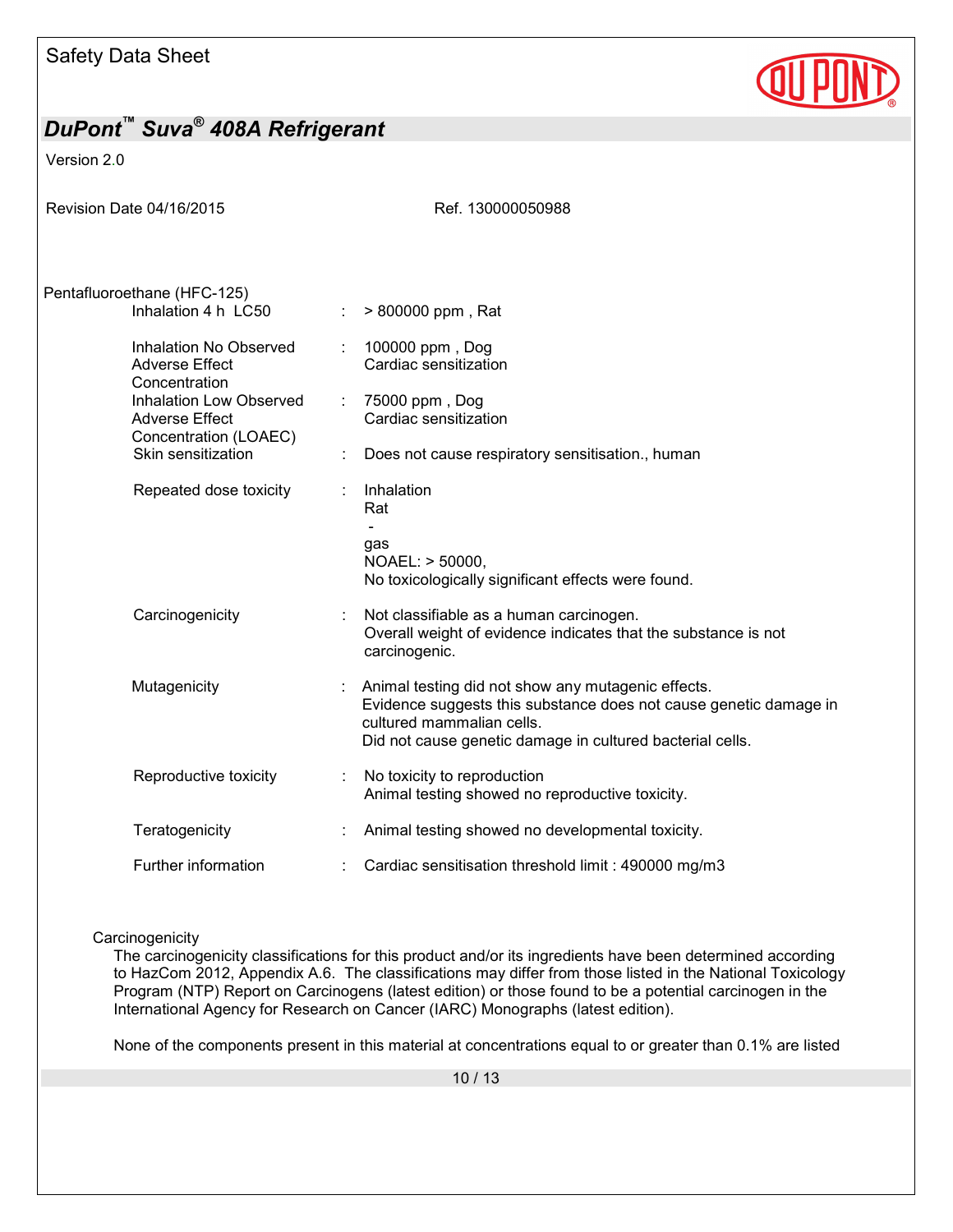

Version 2.0

Revision Date 04/16/2015 Revision Date 04/16/2015

by IARC, NTP, or OSHA, as a carcinogen.

# 11 / 13 **SECTION 12. ECOLOGICAL INFORMATION**  Aquatic Toxicity Chlorodifluoromethane (HCFC-22)  $\therefore$  Zebra fish 777 mg/l 96 h EC50 : Algae 250 mg/l 48 h EC50 : Daphnia magna (Water flea) 433 mg/l 1,1,1-Trifluoroethane (HFC-143a) 96 h LC50 : Oncorhynchus mykiss (rainbow trout) > 40 mg/l OECD Test Guideline 203 96 h ErC50 : Pseudokirchneriella subcapitata (green algae) > 44 mg/l OECD Test Guideline 201 48 h EC50 : Daphnia magna (Water flea) 300 mg/l OECD Test Guideline 202 Pentafluoroethane (HFC-125) 96 h LC50 : Oncorhynchus mykiss (rainbow trout) 450 mg/l Information given is based on data obtained from similar substances. 96 h ErC50 : Algae 142 mg/l Information given is based on data obtained from similar substances. 72 h NOEC : Pseudokirchneriella subcapitata (green algae) 13.2 mg/l Information given is based on data obtained from similar substances. 48 h EC50 : Daphnia magna (Water flea) 980 mg/l Information given is based on data obtained from similar substances. Environmental Fate Chlorodifluoromethane (HCFC-22) Biodegradability : According to the results of tests of biodegradability this product is not readily biodegradable. 1,1,1-Trifluoroethane (HFC-143a) Bioaccumulation : Information given is based on data obtained from similar substances.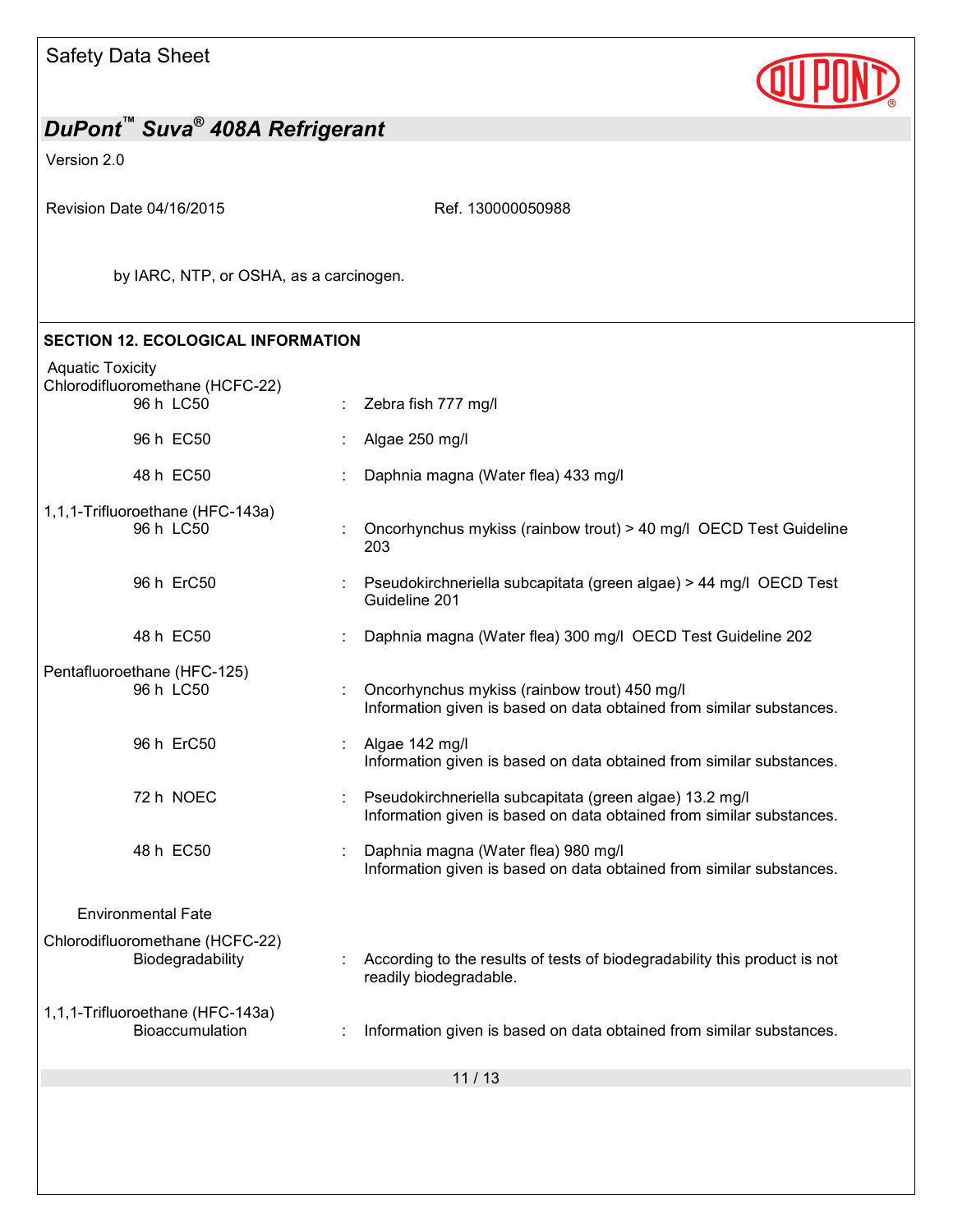| <b>Safety Data Sheet</b>            |                                                        |                                                                                                                                                                                              |
|-------------------------------------|--------------------------------------------------------|----------------------------------------------------------------------------------------------------------------------------------------------------------------------------------------------|
|                                     | DuPont <sup>™</sup> Suva <sup>®</sup> 408A Refrigerant |                                                                                                                                                                                              |
| Version 2.0                         |                                                        |                                                                                                                                                                                              |
| Revision Date 04/16/2015            |                                                        | Ref. 130000050988                                                                                                                                                                            |
|                                     | <b>SECTION 13. DISPOSAL CONSIDERATIONS</b>             |                                                                                                                                                                                              |
| Waste disposal methods -<br>Product |                                                        | : Can be used after re-conditioning. Recover by distillation or remove to a<br>permitted waste disposal facility. Comply with applicable Federal,<br>State/Provincial and Local Regulations. |
| Contaminated packaging              |                                                        | : Empty pressure vessels should be returned to the supplier.                                                                                                                                 |
|                                     | <b>SECTION 14. TRANSPORT INFORMATION</b>               |                                                                                                                                                                                              |
| <b>DOT</b>                          | UN number                                              | : 3163                                                                                                                                                                                       |
|                                     | Proper shipping name<br>Class                          | : Liquefied gas, n.o.s. (Chlorodifluoromethane, 1,1,1-<br>Trifluoroethane)<br>2.2                                                                                                            |
| IATA_C                              | Labelling No.<br>UN number                             | 2.2<br>3163                                                                                                                                                                                  |
|                                     | Proper shipping name                                   | : Liquefied gas, n.o.s. (Chlorodifluoromethane, 1,1,1-<br>Trifluoroethane)                                                                                                                   |
|                                     | Class<br>Labelling No.                                 | 2.2<br>2.2                                                                                                                                                                                   |
| <b>IMDG</b>                         | UN number<br>Proper shipping name                      | 3163<br>: LIQUEFIED GAS, N.O.S. (Chlorodifluoromethane, 1,1,1-<br>Trifluoroethane)                                                                                                           |
|                                     | Class<br>Labelling No.                                 | : 2.2<br>: 2.2                                                                                                                                                                               |
|                                     | <b>SECTION 15. REGULATORY INFORMATION</b>              |                                                                                                                                                                                              |
| Chemical(s)                         | : Chlorodifluoromethane<br>SARA 313 Regulated          |                                                                                                                                                                                              |
| PA Right to Know                    | Regulated Chemical(s)                                  | : Substances on the Pennsylvania Hazardous Substances List present at a<br>concentration of 1% or more (0.01% for Special Hazardous Substances):                                             |
|                                     |                                                        | 12/13                                                                                                                                                                                        |
|                                     |                                                        |                                                                                                                                                                                              |